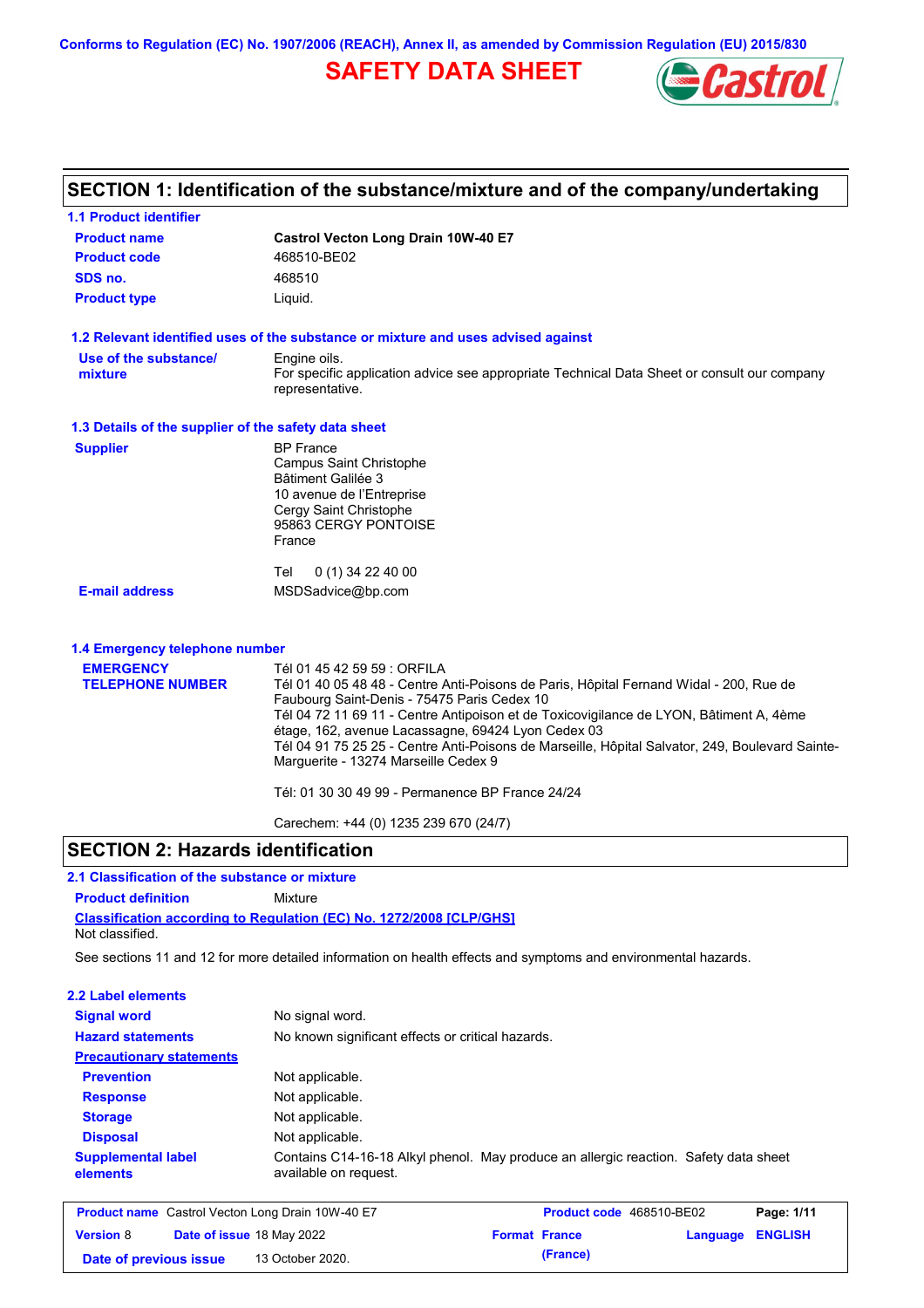## **SECTION 2: Hazards identification**

| EU Regulation (EC) No. 1907/2006 (REACH)                                                                                                                 |                                                                                                                                                                                                                                                                                                                                                                               |
|----------------------------------------------------------------------------------------------------------------------------------------------------------|-------------------------------------------------------------------------------------------------------------------------------------------------------------------------------------------------------------------------------------------------------------------------------------------------------------------------------------------------------------------------------|
| <b>Annex XVII - Restrictions</b><br>on the manufacture.<br>placing on the market<br>and use of certain<br>dangerous substances,<br>mixtures and articles | Not applicable.                                                                                                                                                                                                                                                                                                                                                               |
| <b>Special packaging requirements</b>                                                                                                                    |                                                                                                                                                                                                                                                                                                                                                                               |
| <b>Containers to be fitted</b><br>with child-resistant<br>fastenings                                                                                     | Not applicable.                                                                                                                                                                                                                                                                                                                                                               |
| <b>Tactile warning of danger</b>                                                                                                                         | Not applicable.                                                                                                                                                                                                                                                                                                                                                               |
| 2.3 Other hazards                                                                                                                                        |                                                                                                                                                                                                                                                                                                                                                                               |
| <b>Results of PBT and vPvB</b><br>assessment                                                                                                             | Product does not meet the criteria for PBT or vPvB according to Regulation (EC) No. 1907/2006,<br>Annex XIII.                                                                                                                                                                                                                                                                 |
| <b>Product meets the criteria</b><br>for PBT or vPvB according<br>to Regulation (EC) No.<br><b>1907/2006, Annex XIII</b>                                 | This mixture does not contain any substances that are assessed to be a PBT or a vPvB.                                                                                                                                                                                                                                                                                         |
| Other hazards which do<br>not result in classification                                                                                                   | Defatting to the skin.<br><b>USED ENGINE OILS</b><br>Used engine oil may contain hazardous components which have the potential to cause skin<br>cancer.<br>See Toxicological Information, section 11 of this Safety Data Sheet.<br>Experimental data on one or more of the components has been used to determine all or part of<br>the hazard classification of this product. |

## **SECTION 3: Composition/information on ingredients**

**Highly refined base oil (IP 346 DMSO extract < 3%). Proprietary performance additives.** Distillates (petroleum), hydrotreated heavy paraffinic REACH #: 01-2119484627-25 EC: 265-157-1 CAS: 64742-54-7 Index: 649-467-00-8 Asp. Tox. 1, H304 [1] zinc bis[O-(6-methylheptyl)] bis[O-(sec-REACH #: 01-2119543726-33 butyl)] bis(dithiophosphate) EC: 298-577-9 CAS: 93819-94-4 Skin Irrit. 2, H315 Eye Dam. 1, H318 Aquatic Chronic 2, H411 [1] C14-16-18 Alkyl phenol REACH #: 01-2119498288-19 ≤3 Skin Sens. 1B, H317 STOT RE 2, H373 [1] **Product/ingredient name % Regulation (EC) No. Identifiers Type 1272/2008 [CLP] Mixture 3.2 Mixtures Product definition**

**See Section 16 for the full text of the H statements declared above.**

**Type** 

[1] Substance classified with a health or environmental hazard

[2] Substance with a workplace exposure limit

[3] Substance meets the criteria for PBT according to Regulation (EC) No. 1907/2006, Annex XIII

[4] Substance meets the criteria for vPvB according to Regulation (EC) No. 1907/2006, Annex XIII

[5] Substance of equivalent concern

[6] Additional disclosure due to company policy

Occupational exposure limits, if available, are listed in Section 8.

#### **SECTION 4: First aid measures**

#### **4.1 Description of first aid measures**

| <b>Eye contact</b>                                                                                                                                                                                                                                            |                  | In case of contact, immediately flush eyes with plenty of water for at least 15 minutes. Eyelids<br>should be held away from the eyeball to ensure thorough rinsing. Check for and remove any<br>contact lenses. Get medical attention. |                          |          |                |
|---------------------------------------------------------------------------------------------------------------------------------------------------------------------------------------------------------------------------------------------------------------|------------------|-----------------------------------------------------------------------------------------------------------------------------------------------------------------------------------------------------------------------------------------|--------------------------|----------|----------------|
| <b>Skin contact</b><br>Wash skin thoroughly with soap and water or use recognised skin cleanser. Remove<br>contaminated clothing and shoes. Wash clothing before reuse. Clean shoes thoroughly before<br>reuse. Get medical attention if irritation develops. |                  |                                                                                                                                                                                                                                         |                          |          |                |
| <b>Product name</b> Castrol Vecton Long Drain 10W-40 E7                                                                                                                                                                                                       |                  |                                                                                                                                                                                                                                         | Product code 468510-BE02 |          | Page: 2/11     |
| <b>Version 8</b><br>Date of issue 18 May 2022                                                                                                                                                                                                                 |                  |                                                                                                                                                                                                                                         | <b>Format France</b>     | Language | <b>ENGLISH</b> |
| Date of previous issue                                                                                                                                                                                                                                        | 13 October 2020. |                                                                                                                                                                                                                                         | (France)                 |          |                |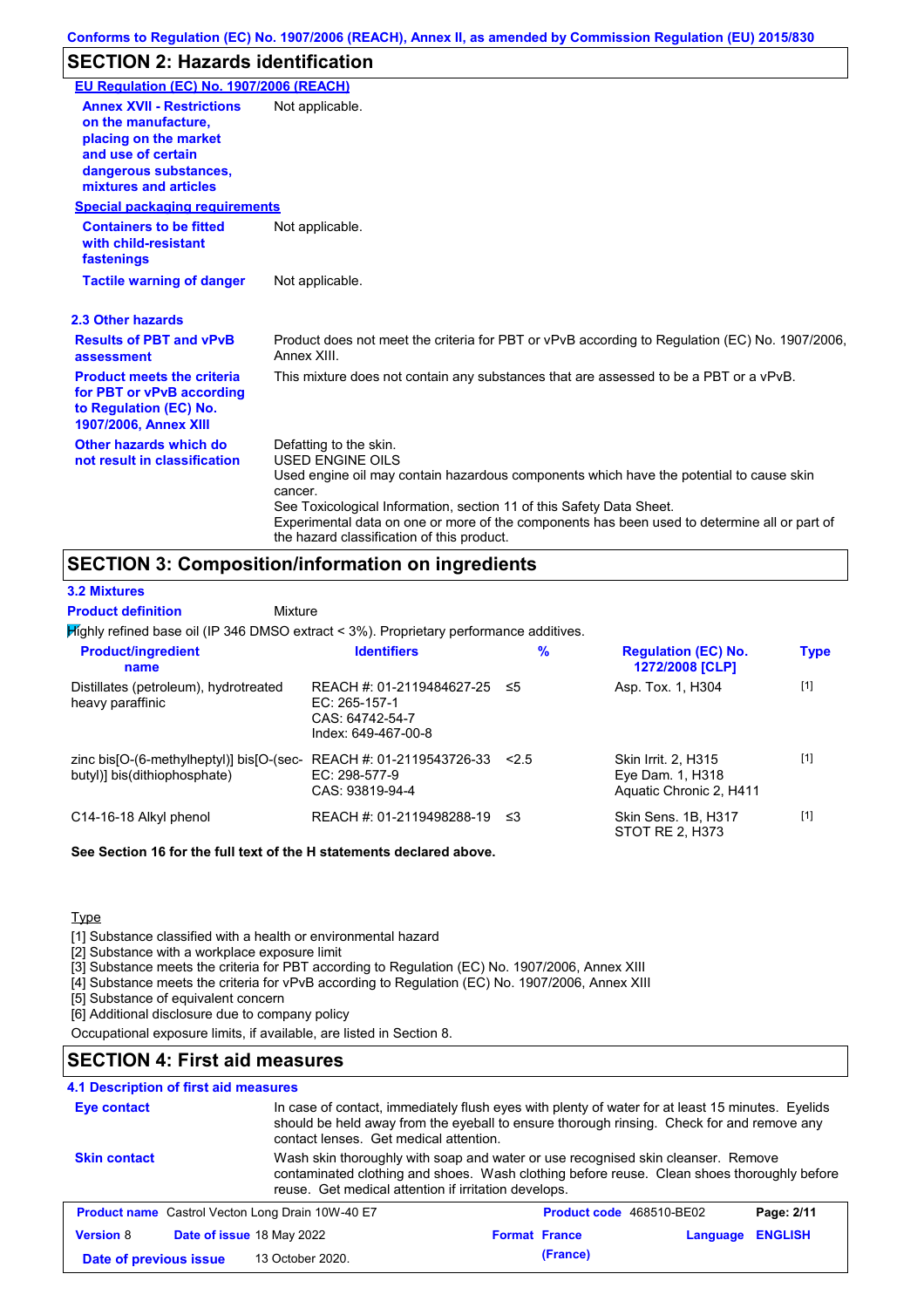# **Conforms to Regulation (EC) No. 1907/2006 (REACH), Annex II, as amended by Commission Regulation (EU) 2015/830**

# **SECTION 4: First aid measures**

| <b>Inhalation</b>                     | If inhaled, remove to fresh air. Get medical attention if symptoms occur.                                                                                                   |
|---------------------------------------|-----------------------------------------------------------------------------------------------------------------------------------------------------------------------------|
| <b>Ingestion</b>                      | Do not induce vomiting unless directed to do so by medical personnel. Get medical attention if<br>symptoms occur.                                                           |
| <b>Protection of first-aiders</b>     | No action shall be taken involving any personal risk or without suitable training. It may be<br>dangerous to the person providing aid to give mouth-to-mouth resuscitation. |
|                                       | 4.2 Most important symptoms and effects, both acute and delayed                                                                                                             |
|                                       | See Section 11 for more detailed information on health effects and symptoms.                                                                                                |
| <b>Potential acute health effects</b> |                                                                                                                                                                             |
| <b>Inhalation</b>                     | Vapour inhalation under ambient conditions is not normally a problem due to low vapour<br>pressure.                                                                         |
| <b>Ingestion</b>                      | No known significant effects or critical hazards.                                                                                                                           |
| <b>Skin contact</b>                   | Defatting to the skin. May cause skin dryness and irritation. Not considered a skin sensitizer.<br>Based on data available for this or related materials.                   |
| <b>Eye contact</b>                    | Not classified as an eye irritant. Based on data available for this or related materials.                                                                                   |
|                                       | Delayed and immediate effects as well as chronic effects from short and long-term exposure                                                                                  |
| <b>Inhalation</b>                     | Overexposure to the inhalation of airborne droplets or aerosols may cause irritation of the<br>respiratory tract.                                                           |
| <b>Ingestion</b>                      | Ingestion of large quantities may cause nausea and diarrhoea.                                                                                                               |
| <b>Skin contact</b>                   | Prolonged or repeated contact can defat the skin and lead to irritation and/or dermatitis.                                                                                  |
| Eye contact                           | Potential risk of transient stinging or redness if accidental eye contact occurs.                                                                                           |
|                                       | 4.3 Indication of any immediate medical attention and special treatment needed                                                                                              |
| <b>Notes to physician</b>             | Treatment should in general be symptomatic and directed to relieving any effects.                                                                                           |

# **SECTION 5: Firefighting measures**

| 5.1 Extinguishing media                                   |                                                                                                                                                                                                                                                                                                                                                                   |
|-----------------------------------------------------------|-------------------------------------------------------------------------------------------------------------------------------------------------------------------------------------------------------------------------------------------------------------------------------------------------------------------------------------------------------------------|
| <b>Suitable extinguishing</b><br>media                    | In case of fire, use foam, dry chemical or carbon dioxide extinguisher or spray.                                                                                                                                                                                                                                                                                  |
| Unsuitable extinguishing<br>media                         | Do not use water jet. The use of a water jet may cause the fire to spread by splashing the<br>burning product.                                                                                                                                                                                                                                                    |
| 5.2 Special hazards arising from the substance or mixture |                                                                                                                                                                                                                                                                                                                                                                   |
| <b>Hazards from the</b><br>substance or mixture           | In a fire or if heated, a pressure increase will occur and the container may burst.                                                                                                                                                                                                                                                                               |
| <b>Hazardous combustion</b><br>products                   | Combustion products may include the following:<br>carbon oxides $(CO, CO2)$ (carbon monoxide, carbon dioxide)                                                                                                                                                                                                                                                     |
| 5.3 Advice for firefighters                               |                                                                                                                                                                                                                                                                                                                                                                   |
| <b>Special precautions for</b><br>fire-fighters           | No action shall be taken involving any personal risk or without suitable training. Promptly<br>isolate the scene by removing all persons from the vicinity of the incident if there is a fire.                                                                                                                                                                    |
| <b>Special protective</b><br>equipment for fire-fighters  | Fire-fighters should wear appropriate protective equipment and self-contained breathing<br>apparatus (SCBA) with a full face-piece operated in positive pressure mode. Clothing for fire-<br>fighters (including helmets, protective boots and gloves) conforming to European standard EN<br>469 will provide a basic level of protection for chemical incidents. |

# **SECTION 6: Accidental release measures**

|                                                         | 6.1 Personal precautions, protective equipment and emergency procedures                                                                                                                                                                                                                                                                                                              |                      |                                 |                |  |
|---------------------------------------------------------|--------------------------------------------------------------------------------------------------------------------------------------------------------------------------------------------------------------------------------------------------------------------------------------------------------------------------------------------------------------------------------------|----------------------|---------------------------------|----------------|--|
| For non-emergency<br>personnel                          | No action shall be taken involving any personal risk or without suitable training. Evacuate<br>surrounding areas. Keep unnecessary and unprotected personnel from entering. Do not touch<br>or walk through spilt material. Floors may be slippery; use care to avoid falling. Put on<br>appropriate personal protective equipment.                                                  |                      |                                 |                |  |
| For emergency responders                                | Entry into a confined space or poorly ventilated area contaminated with vapour, mist or fume is<br>extremely hazardous without the correct respiratory protective equipment and a safe system of<br>work. Wear self-contained breathing apparatus. Wear a suitable chemical protective suit.<br>Chemical resistant boots. See also the information in "For non-emergency personnel". |                      |                                 |                |  |
| <b>6.2 Environmental</b><br><b>precautions</b>          | Avoid dispersal of spilt material and runoff and contact with soil, waterways, drains and sewers.<br>Inform the relevant authorities if the product has caused environmental pollution (sewers,<br>waterways, soil or air).                                                                                                                                                          |                      |                                 |                |  |
| <b>Product name</b> Castrol Vecton Long Drain 10W-40 E7 |                                                                                                                                                                                                                                                                                                                                                                                      |                      | <b>Product code</b> 468510-BE02 | Page: 3/11     |  |
| <b>Version 8</b><br>Date of issue 18 May 2022           |                                                                                                                                                                                                                                                                                                                                                                                      | <b>Format France</b> | Language                        | <b>ENGLISH</b> |  |
| Date of previous issue                                  | 13 October 2020.                                                                                                                                                                                                                                                                                                                                                                     | (France)             |                                 |                |  |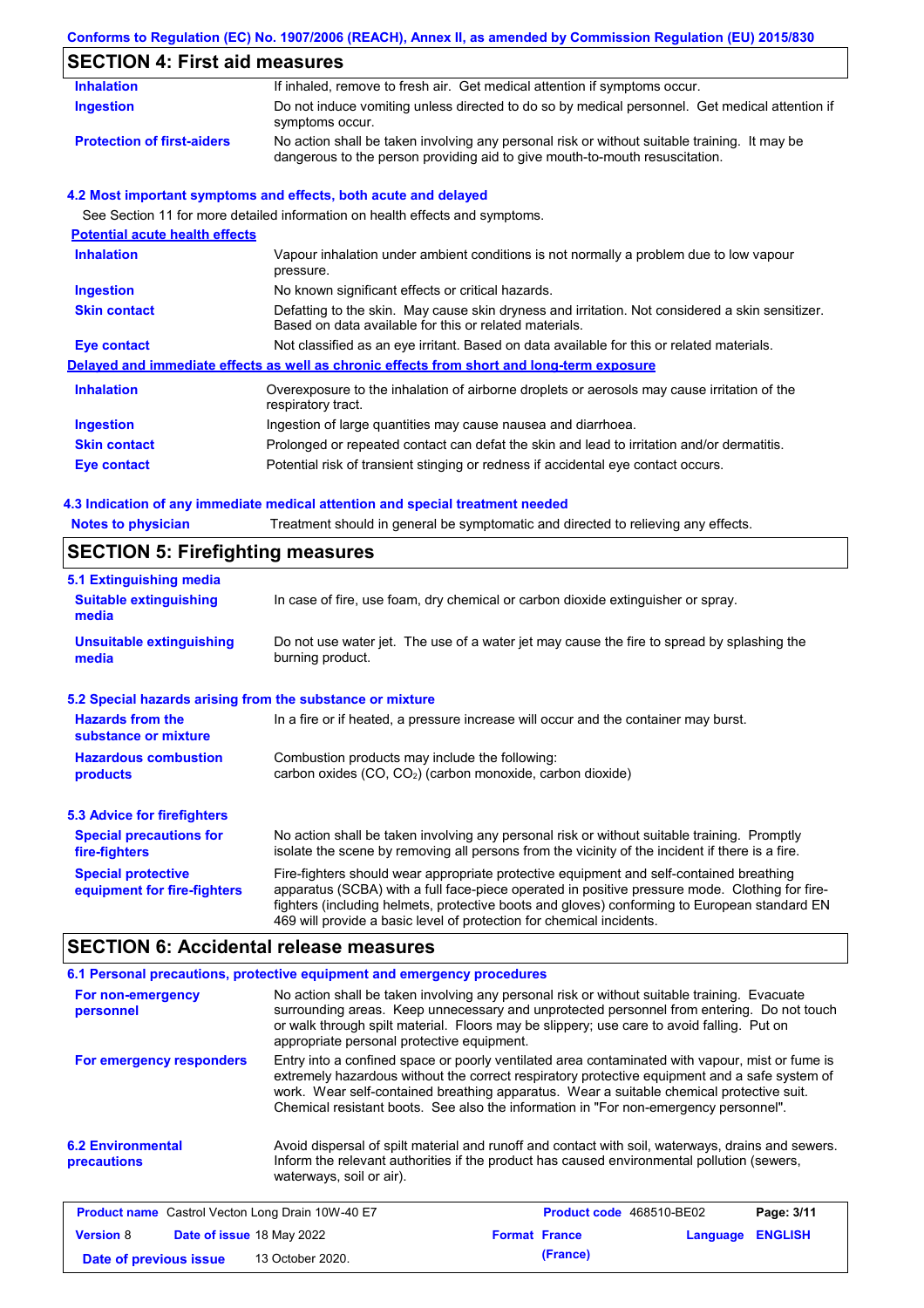## **SECTION 6: Accidental release measures**

# **6.3 Methods and material for containment and cleaning up**

| <b>Small spill</b>     | Stop leak if without risk. Move containers from spill area. Absorb with an inert material and<br>place in an appropriate waste disposal container. Dispose of via a licensed waste disposal<br>contractor.                                                                                                                                                                                     |
|------------------------|------------------------------------------------------------------------------------------------------------------------------------------------------------------------------------------------------------------------------------------------------------------------------------------------------------------------------------------------------------------------------------------------|
| Large spill            | Stop leak if without risk. Move containers from spill area. Prevent entry into sewers, water<br>courses, basements or confined areas. Contain and collect spillage with non-combustible,<br>absorbent material e.g. sand, earth, vermiculite or diatomaceous earth and place in container<br>for disposal according to local regulations. Dispose of via a licensed waste disposal contractor. |
| 6.4 Reference to other | See Section 1 for emergency contact information.                                                                                                                                                                                                                                                                                                                                               |
| <b>sections</b>        | See Section 5 for firefighting measures.                                                                                                                                                                                                                                                                                                                                                       |
|                        | See Section 8 for information on appropriate personal protective equipment.                                                                                                                                                                                                                                                                                                                    |
|                        | See Section 12 for environmental precautions.                                                                                                                                                                                                                                                                                                                                                  |
|                        | See Section 13 for additional waste treatment information.                                                                                                                                                                                                                                                                                                                                     |

## **SECTION 7: Handling and storage**

| 7.1 Precautions for safe handling                                                    |                                                                                                                                                                                                                                                                                                                                                                                                                                                                                          |
|--------------------------------------------------------------------------------------|------------------------------------------------------------------------------------------------------------------------------------------------------------------------------------------------------------------------------------------------------------------------------------------------------------------------------------------------------------------------------------------------------------------------------------------------------------------------------------------|
| <b>Protective measures</b>                                                           | Put on appropriate personal protective equipment.                                                                                                                                                                                                                                                                                                                                                                                                                                        |
| <b>Advice on general</b><br>occupational hygiene                                     | Eating, drinking and smoking should be prohibited in areas where this material is handled,<br>stored and processed. Wash thoroughly after handling. Remove contaminated clothing and<br>protective equipment before entering eating areas. See also Section 8 for additional<br>information on hygiene measures.                                                                                                                                                                         |
| <b>7.2 Conditions for safe</b><br>storage, including any<br><i>incompatibilities</i> | Store in accordance with local regulations. Store in a dry, cool and well-ventilated area, away<br>from incompatible materials (see Section 10). Keep away from heat and direct sunlight. Keep<br>container tightly closed and sealed until ready for use. Containers that have been opened must<br>be carefully resealed and kept upright to prevent leakage. Store and use only in equipment/<br>containers designed for use with this product. Do not store in unlabelled containers. |
| <b>Not suitable</b>                                                                  | Prolonged exposure to elevated temperature                                                                                                                                                                                                                                                                                                                                                                                                                                               |
| 7.3 Specific end use(s)                                                              |                                                                                                                                                                                                                                                                                                                                                                                                                                                                                          |

#### **Recommendations**

See section 1.2 and Exposure scenarios in annex, if applicable.

#### **SECTION 8: Exposure controls/personal protection**

#### **8.1 Control parameters**

**Occupational exposure limits** No exposure limit value known.

Whilst specific OELs for certain components may be shown in this section, other components may be present in any mist, vapour or dust produced. Therefore, the specific OELs may not be applicable to the product as a whole and are provided for guidance only.

**Recommended monitoring procedures** If this product contains ingredients with exposure limits, personal, workplace atmosphere or biological monitoring may be required to determine the effectiveness of the ventilation or other control measures and/or the necessity to use respiratory protective equipment. Reference should be made to monitoring standards, such as the following: European Standard EN 689 (Workplace atmospheres - Guidance for the assessment of exposure by inhalation to chemical agents for comparison with limit values and measurement strategy) European Standard EN 14042 (Workplace atmospheres - Guide for the application and use of procedures for the assessment of exposure to chemical and biological agents) European Standard EN 482 (Workplace atmospheres - General requirements for the performance of procedures for the measurement of chemical agents) Reference to national guidance documents for methods for the determination of hazardous substances will also be required.

#### **Derived No Effect Level**

No DNELs/DMELs available.

#### **Predicted No Effect Concentration**

No PNECs available

#### **8.2 Exposure controls**

| <b>Product name</b> Castrol Vecton Long Drain 10W-40 E7 |  |                                  | <b>Product code</b> 468510-BE02 |                      | Page: 4/11       |  |
|---------------------------------------------------------|--|----------------------------------|---------------------------------|----------------------|------------------|--|
| <b>Version 8</b>                                        |  | <b>Date of issue 18 May 2022</b> |                                 | <b>Format France</b> | Language ENGLISH |  |
| Date of previous issue                                  |  | 13 October 2020.                 |                                 | (France)             |                  |  |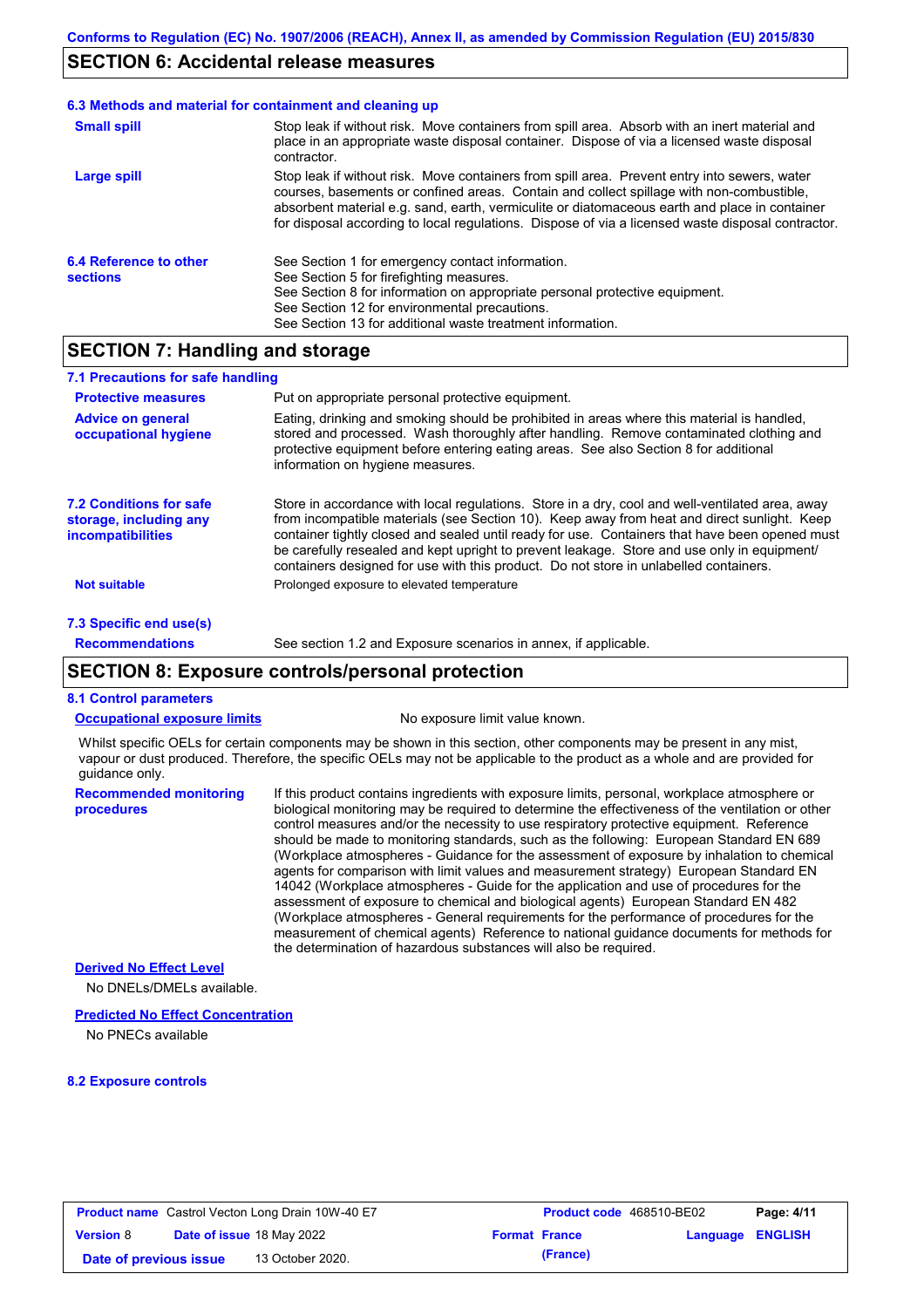# **SECTION 8: Exposure controls/personal protection**

| <b>Appropriate engineering</b><br><b>controls</b>       | Provide exhaust ventilation or other engineering controls to keep the relevant airborne<br>concentrations below their respective occupational exposure limits.<br>All activities involving chemicals should be assessed for their risks to health, to ensure<br>exposures are adequately controlled. Personal protective equipment should only be considered<br>after other forms of control measures (e.g. engineering controls) have been suitably evaluated.<br>Personal protective equipment should conform to appropriate standards, be suitable for use, be<br>kept in good condition and properly maintained.<br>Your supplier of personal protective equipment should be consulted for advice on selection and<br>appropriate standards. For further information contact your national organisation for standards.<br>The final choice of protective equipment will depend upon a risk assessment. It is important to<br>ensure that all items of personal protective equipment are compatible. |
|---------------------------------------------------------|---------------------------------------------------------------------------------------------------------------------------------------------------------------------------------------------------------------------------------------------------------------------------------------------------------------------------------------------------------------------------------------------------------------------------------------------------------------------------------------------------------------------------------------------------------------------------------------------------------------------------------------------------------------------------------------------------------------------------------------------------------------------------------------------------------------------------------------------------------------------------------------------------------------------------------------------------------------------------------------------------------|
| <b>Individual protection measures</b>                   |                                                                                                                                                                                                                                                                                                                                                                                                                                                                                                                                                                                                                                                                                                                                                                                                                                                                                                                                                                                                         |
| <b>Hygiene measures</b>                                 | Wash hands, forearms and face thoroughly after handling chemical products, before eating,<br>smoking and using the lavatory and at the end of the working period. Ensure that eyewash<br>stations and safety showers are close to the workstation location.                                                                                                                                                                                                                                                                                                                                                                                                                                                                                                                                                                                                                                                                                                                                             |
| <b>Respiratory protection</b>                           | In case of insufficient ventilation, wear suitable respiratory equipment.<br>The correct choice of respiratory protection depends upon the chemicals being handled, the<br>conditions of work and use, and the condition of the respiratory equipment. Safety procedures<br>should be developed for each intended application. Respiratory protection equipment should<br>therefore be chosen in consultation with the supplier/manufacturer and with a full assessment<br>of the working conditions.                                                                                                                                                                                                                                                                                                                                                                                                                                                                                                   |
| <b>Eye/face protection</b>                              | Safety glasses with side shields.                                                                                                                                                                                                                                                                                                                                                                                                                                                                                                                                                                                                                                                                                                                                                                                                                                                                                                                                                                       |
| <b>Skin protection</b>                                  |                                                                                                                                                                                                                                                                                                                                                                                                                                                                                                                                                                                                                                                                                                                                                                                                                                                                                                                                                                                                         |
| <b>Hand protection</b>                                  | <b>General Information:</b>                                                                                                                                                                                                                                                                                                                                                                                                                                                                                                                                                                                                                                                                                                                                                                                                                                                                                                                                                                             |
|                                                         | Because specific work environments and material handling practices vary, safety procedures<br>should be developed for each intended application. The correct choice of protective gloves<br>depends upon the chemicals being handled, and the conditions of work and use. Most gloves<br>provide protection for only a limited time before they must be discarded and replaced (even the<br>best chemically resistant gloves will break down after repeated chemical exposures).                                                                                                                                                                                                                                                                                                                                                                                                                                                                                                                        |
|                                                         | Gloves should be chosen in consultation with the supplier / manufacturer and taking account of<br>a full assessment of the working conditions.                                                                                                                                                                                                                                                                                                                                                                                                                                                                                                                                                                                                                                                                                                                                                                                                                                                          |
|                                                         | Recommended: Nitrile gloves.<br><b>Breakthrough time:</b>                                                                                                                                                                                                                                                                                                                                                                                                                                                                                                                                                                                                                                                                                                                                                                                                                                                                                                                                               |
|                                                         | Breakthrough time data are generated by glove manufacturers under laboratory test conditions<br>and represent how long a glove can be expected to provide effective permeation resistance. It<br>is important when following breakthrough time recommendations that actual workplace<br>conditions are taken into account. Always consult with your glove supplier for up-to-date<br>technical information on breakthrough times for the recommended glove type.<br>Our recommendations on the selection of gloves are as follows:                                                                                                                                                                                                                                                                                                                                                                                                                                                                      |
|                                                         | Continuous contact:                                                                                                                                                                                                                                                                                                                                                                                                                                                                                                                                                                                                                                                                                                                                                                                                                                                                                                                                                                                     |
|                                                         | Gloves with a minimum breakthrough time of 240 minutes, or >480 minutes if suitable gloves<br>can be obtained.<br>If suitable gloves are not available to offer that level of protection, gloves with shorter<br>breakthrough times may be acceptable as long as appropriate glove maintenance and<br>replacement regimes are determined and adhered to.                                                                                                                                                                                                                                                                                                                                                                                                                                                                                                                                                                                                                                                |
|                                                         | Short-term / splash protection:                                                                                                                                                                                                                                                                                                                                                                                                                                                                                                                                                                                                                                                                                                                                                                                                                                                                                                                                                                         |
|                                                         | Recommended breakthrough times as above.<br>It is recognised that for short-term, transient exposures, gloves with shorter breakthrough times<br>may commonly be used. Therefore, appropriate maintenance and replacement regimes must<br>be determined and rigorously followed.                                                                                                                                                                                                                                                                                                                                                                                                                                                                                                                                                                                                                                                                                                                        |
|                                                         | <b>Glove Thickness:</b>                                                                                                                                                                                                                                                                                                                                                                                                                                                                                                                                                                                                                                                                                                                                                                                                                                                                                                                                                                                 |
|                                                         | For general applications, we recommend gloves with a thickness typically greater than 0.35 mm.                                                                                                                                                                                                                                                                                                                                                                                                                                                                                                                                                                                                                                                                                                                                                                                                                                                                                                          |
|                                                         | It should be emphasised that glove thickness is not necessarily a good predictor of glove<br>resistance to a specific chemical, as the permeation efficiency of the glove will be dependent<br>on the exact composition of the glove material. Therefore, glove selection should also be based<br>on consideration of the task requirements and knowledge of breakthrough times.<br>Glove thickness may also vary depending on the glove manufacturer, the glove type and the<br>glove model. Therefore, the manufacturers' technical data should always be taken into account<br>to ensure selection of the most appropriate glove for the task.                                                                                                                                                                                                                                                                                                                                                       |
| <b>Product name</b> Castrol Vector Long Drain 10W-40 F7 | <b>Product code</b> 468510-RE02<br>P <sub>2</sub> na: 5/11                                                                                                                                                                                                                                                                                                                                                                                                                                                                                                                                                                                                                                                                                                                                                                                                                                                                                                                                              |

| <b>Product name</b> Castrol Vecton Long Drain 10W-40 E7 |                                  |                  | Product code 468510-BE02 |          | Page: 5/11       |  |
|---------------------------------------------------------|----------------------------------|------------------|--------------------------|----------|------------------|--|
| <b>Version 8</b>                                        | <b>Date of issue 18 May 2022</b> |                  | <b>Format France</b>     |          | Language ENGLISH |  |
| Date of previous issue                                  |                                  | 13 October 2020. |                          | (France) |                  |  |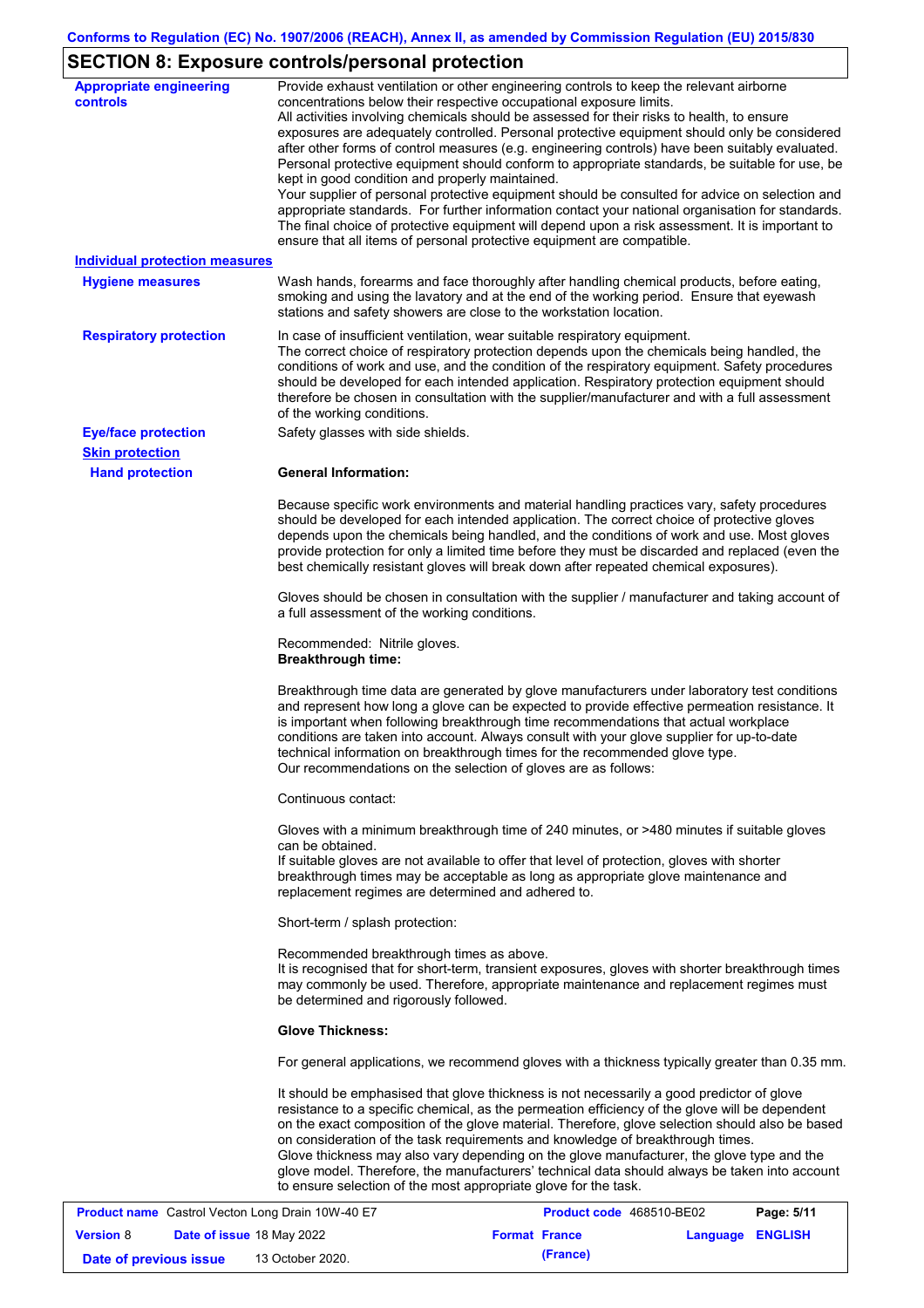# **SECTION 8: Exposure controls/personal protection**

|                                           | Note: Depending on the activity being conducted, gloves of varying thickness may be required<br>for specific tasks. For example:                                                                                                                                                                                                                                                                                                                                                                                                                                                                                                                                                      |
|-------------------------------------------|---------------------------------------------------------------------------------------------------------------------------------------------------------------------------------------------------------------------------------------------------------------------------------------------------------------------------------------------------------------------------------------------------------------------------------------------------------------------------------------------------------------------------------------------------------------------------------------------------------------------------------------------------------------------------------------|
|                                           | • Thinner gloves (down to 0.1 mm or less) may be required where a high degree of manual<br>dexterity is needed. However, these gloves are only likely to give short duration protection and<br>would normally be just for single use applications, then disposed of.                                                                                                                                                                                                                                                                                                                                                                                                                  |
|                                           | • Thicker gloves (up to 3 mm or more) may be required where there is a mechanical (as well<br>as a chemical) risk i.e. where there is abrasion or puncture potential.                                                                                                                                                                                                                                                                                                                                                                                                                                                                                                                 |
| <b>Skin and body</b>                      | Use of protective clothing is good industrial practice.<br>Personal protective equipment for the body should be selected based on the task being<br>performed and the risks involved and should be approved by a specialist before handling this<br>product.<br>Cotton or polyester/cotton overalls will only provide protection against light superficial<br>contamination that will not soak through to the skin. Overalls should be laundered on a regular<br>basis. When the risk of skin exposure is high (e.g. when cleaning up spillages or if there is a<br>risk of splashing) then chemical resistant aprons and/or impervious chemical suits and boots<br>will be required. |
| <b>Refer to standards:</b>                | Respiratory protection: EN 529<br>Gloves: EN 420, EN 374<br>Eye protection: EN 166<br>Filtering half-mask: EN 149<br>Filtering half-mask with valve: EN 405<br>Half-mask: EN 140 plus filter<br>Full-face mask: EN 136 plus filter<br>Particulate filters: EN 143<br>Gas/combined filters: EN 14387                                                                                                                                                                                                                                                                                                                                                                                   |
| <b>Environmental exposure</b><br>controls | Emissions from ventilation or work process equipment should be checked to ensure they<br>comply with the requirements of environmental protection legislation. In some cases, fume<br>scrubbers, filters or engineering modifications to the process equipment will be necessary to<br>reduce emissions to acceptable levels.                                                                                                                                                                                                                                                                                                                                                         |

# **SECTION 9: Physical and chemical properties**

The conditions of measurement of all properties are at standard temperature and pressure unless otherwise indicated.

#### **9.1 Information on basic physical and chemical properties**

| <b>Appearance</b>                                      |                                                              |           |         |                         |          |     |                         |
|--------------------------------------------------------|--------------------------------------------------------------|-----------|---------|-------------------------|----------|-----|-------------------------|
| <b>Physical state</b>                                  | Liquid.                                                      |           |         |                         |          |     |                         |
| <b>Colour</b>                                          | Amber. [Light]                                               |           |         |                         |          |     |                         |
| <b>Odour</b>                                           | Not available.                                               |           |         |                         |          |     |                         |
| <b>Odour threshold</b>                                 | Not available.                                               |           |         |                         |          |     |                         |
| pH                                                     | Mot applicable.                                              |           |         |                         |          |     |                         |
| <b>Melting point/freezing point</b>                    | Not available.                                               |           |         |                         |          |     |                         |
| Initial boiling point and boiling<br>range             | Not available.                                               |           |         |                         |          |     |                         |
| <b>Pour point</b>                                      | -42 $\degree$ C                                              |           |         |                         |          |     |                         |
| <b>Flash point</b>                                     | Closed cup: $210^{\circ}$ C (410 $^{\circ}$ F)               |           |         |                         |          |     |                         |
| <b>Evaporation rate</b>                                | Not available.                                               |           |         |                         |          |     |                         |
| <b>Flammability (solid, gas)</b>                       | Not available.                                               |           |         |                         |          |     |                         |
| <b>Upper/lower flammability or</b><br>explosive limits | Not available.                                               |           |         |                         |          |     |                         |
| <b>Vapour pressure</b>                                 | Not available.                                               |           |         |                         |          |     |                         |
|                                                        |                                                              |           |         | Vapour Pressure at 20°C |          |     | Vapour pressure at 50°C |
|                                                        | <b>Ingredient name</b>                                       | mm Hg kPa |         | <b>Method</b>           | mm<br>Hg | kPa | <b>Method</b>           |
|                                                        | Distillates (petroleum),<br>hydrotreated heavy<br>paraffinic | < 0.08    | < 0.011 | <b>ASTM D 5191</b>      |          |     |                         |
|                                                        | Distillates (petroleum),<br>hydrotreated heavy               | < 0.08    | < 0.011 | <b>ASTM D 5191</b>      |          |     |                         |

paraffinic

|                        |                                  | <b>Product name</b> Castrol Vecton Long Drain 10W-40 E7 |                      | Product code 468510-BE02 |                  | Page: 6/11 |
|------------------------|----------------------------------|---------------------------------------------------------|----------------------|--------------------------|------------------|------------|
| <b>Version 8</b>       | <b>Date of issue 18 May 2022</b> |                                                         | <b>Format France</b> |                          | Language ENGLISH |            |
| Date of previous issue |                                  | 13 October 2020.                                        |                      | (France)                 |                  |            |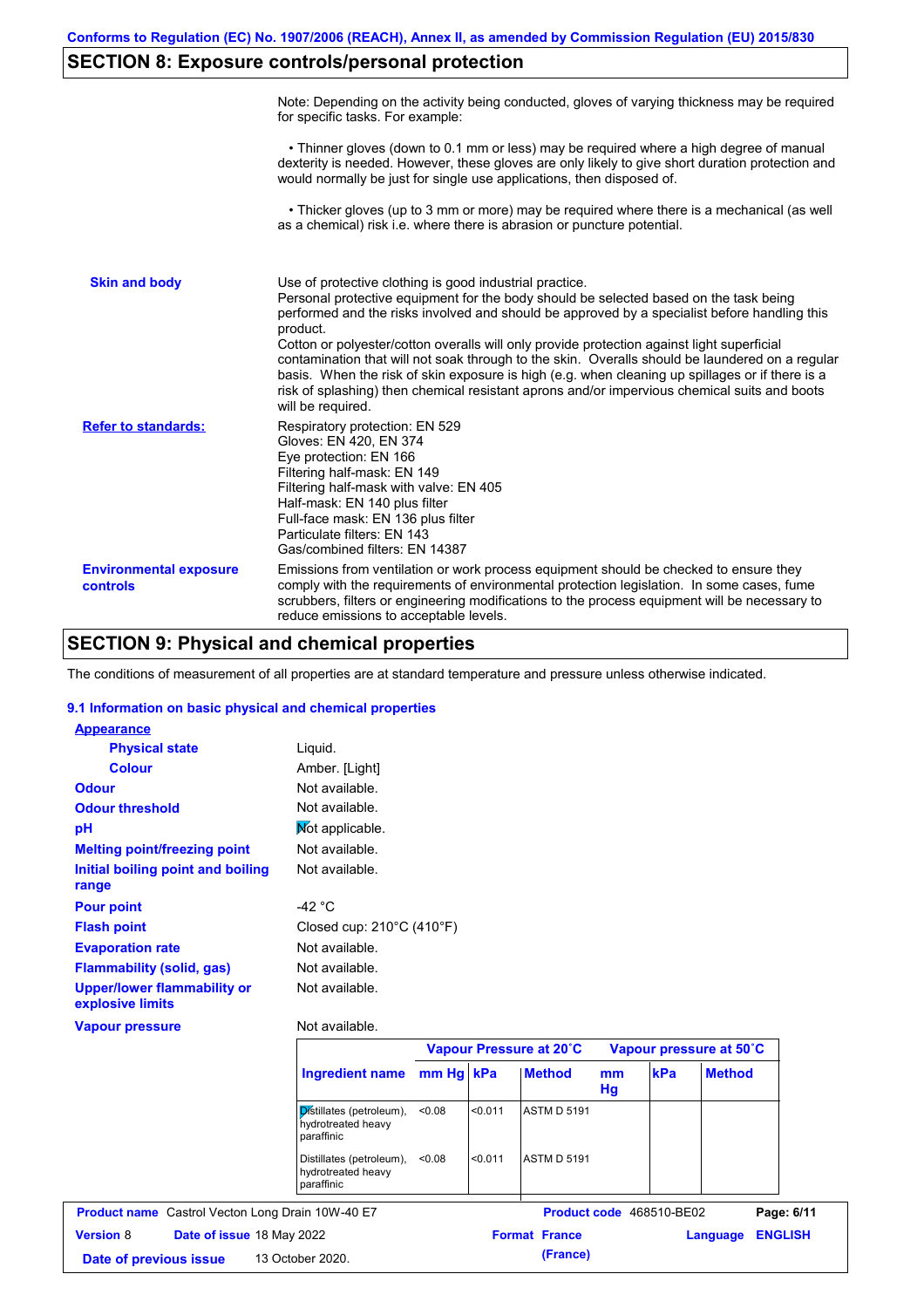# **SECTION 9: Physical and chemical properties**

| <b>10.1 Reactivity</b>                            | No specific test data available for this product. Refer to Conditions to avoid and Incompatible                                                 |
|---------------------------------------------------|-------------------------------------------------------------------------------------------------------------------------------------------------|
| <b>SECTION 10: Stability and reactivity</b>       |                                                                                                                                                 |
| No additional information.                        |                                                                                                                                                 |
| 9.2 Other information                             |                                                                                                                                                 |
| <b>Median particle size</b>                       | Not applicable.                                                                                                                                 |
| <b>Particle characteristics</b>                   |                                                                                                                                                 |
| <b>Oxidising properties</b>                       | Not available.                                                                                                                                  |
| <b>Explosive properties</b>                       | Not available.                                                                                                                                  |
| <b>Viscosity</b>                                  | Kinematic: $86.3$ mm <sup>2</sup> /s ( $86.3$ cSt) at $40^{\circ}$ C<br>Kinematic: 12.5 to 16.3 mm <sup>2</sup> /s (12.5 to 16.3 cSt) at 100 °C |
| <b>Decomposition temperature</b>                  | Not available.                                                                                                                                  |
| <b>Auto-ignition temperature</b>                  | Not available.                                                                                                                                  |
| <b>Partition coefficient: n-octanol/</b><br>water | Mot applicable.                                                                                                                                 |
| <b>Solubility(ies)</b>                            | insoluble in water.                                                                                                                             |
| <b>Density</b>                                    | $\leq$ 1000 kg/m <sup>3</sup> (<1 g/cm <sup>3</sup> ) at 15 <sup>°</sup> C                                                                      |
| <b>Relative density</b>                           | Not available.                                                                                                                                  |
| <b>Vapour density</b>                             | Not available.                                                                                                                                  |

|                                                   | materials for additional information.                                                                                                                                   |
|---------------------------------------------------|-------------------------------------------------------------------------------------------------------------------------------------------------------------------------|
| <b>10.2 Chemical stability</b>                    | The product is stable.                                                                                                                                                  |
| <b>10.3 Possibility of</b><br>hazardous reactions | Under normal conditions of storage and use, hazardous reactions will not occur.<br>Under normal conditions of storage and use, hazardous polymerisation will not occur. |
| <b>10.4 Conditions to avoid</b>                   | Avoid all possible sources of ignition (spark or flame).                                                                                                                |
| 10.5 Incompatible materials                       | Reactive or incompatible with the following materials: oxidising materials.                                                                                             |
| <b>10.6 Hazardous</b><br>decomposition products   | Under normal conditions of storage and use, hazardous decomposition products should not be<br>produced.                                                                 |

# **SECTION 11: Toxicological information**

## **11.1 Information on toxicological effects**

#### **Acute toxicity estimates**

| <b>Product/ingredient name</b>                                                   |                                                                                                                                                           | Oral (mg/<br>kg) | <b>Dermal</b><br>(mg/kg) | <b>Inhalation</b><br>(gases)<br>(ppm) | <b>Inhalation</b><br>(vapours)<br>(mg/l) | <b>Inhalation</b><br>(dusts)<br>and mists)<br>(mg/l) |
|----------------------------------------------------------------------------------|-----------------------------------------------------------------------------------------------------------------------------------------------------------|------------------|--------------------------|---------------------------------------|------------------------------------------|------------------------------------------------------|
| Phosphorodithioic acid, mixed O,O-bis(sec-Bu and<br>isooctyl) esters, zinc salts |                                                                                                                                                           | 2500             | N/A                      | N/A                                   | N/A                                      | N/A                                                  |
| Long chain alkyl phenol                                                          |                                                                                                                                                           | 2500             | N/A                      | N/A                                   | N/A                                      | N/A                                                  |
| <b>Information on likely</b><br>routes of exposure                               | Routes of entry anticipated: Dermal, Inhalation.                                                                                                          |                  |                          |                                       |                                          |                                                      |
| <b>Potential acute health effects</b>                                            |                                                                                                                                                           |                  |                          |                                       |                                          |                                                      |
| <b>Inhalation</b>                                                                | Vapour inhalation under ambient conditions is not normally a problem due to low vapour<br>pressure.                                                       |                  |                          |                                       |                                          |                                                      |
| <b>Ingestion</b>                                                                 |                                                                                                                                                           |                  |                          |                                       |                                          |                                                      |
|                                                                                  | No known significant effects or critical hazards.                                                                                                         |                  |                          |                                       |                                          |                                                      |
| <b>Skin contact</b>                                                              | Defatting to the skin. May cause skin dryness and irritation. Not considered a skin sensitizer.<br>Based on data available for this or related materials. |                  |                          |                                       |                                          |                                                      |
| Eye contact                                                                      | Not classified as an eye irritant. Based on data available for this or related materials.                                                                 |                  |                          |                                       |                                          |                                                      |
| Symptoms related to the physical, chemical and toxicological characteristics     |                                                                                                                                                           |                  |                          |                                       |                                          |                                                      |
| <b>Inhalation</b>                                                                | No specific data.                                                                                                                                         |                  |                          |                                       |                                          |                                                      |

|                        | <b>Product name</b> Castrol Vecton Long Drain 10W-40 E7 | <b>Product code</b> 468510-BE02 |                  | Page: 7/11 |
|------------------------|---------------------------------------------------------|---------------------------------|------------------|------------|
| <b>Version 8</b>       | <b>Date of issue 18 May 2022</b>                        | <b>Format France</b>            | Language ENGLISH |            |
| Date of previous issue | 13 October 2020.                                        | (France)                        |                  |            |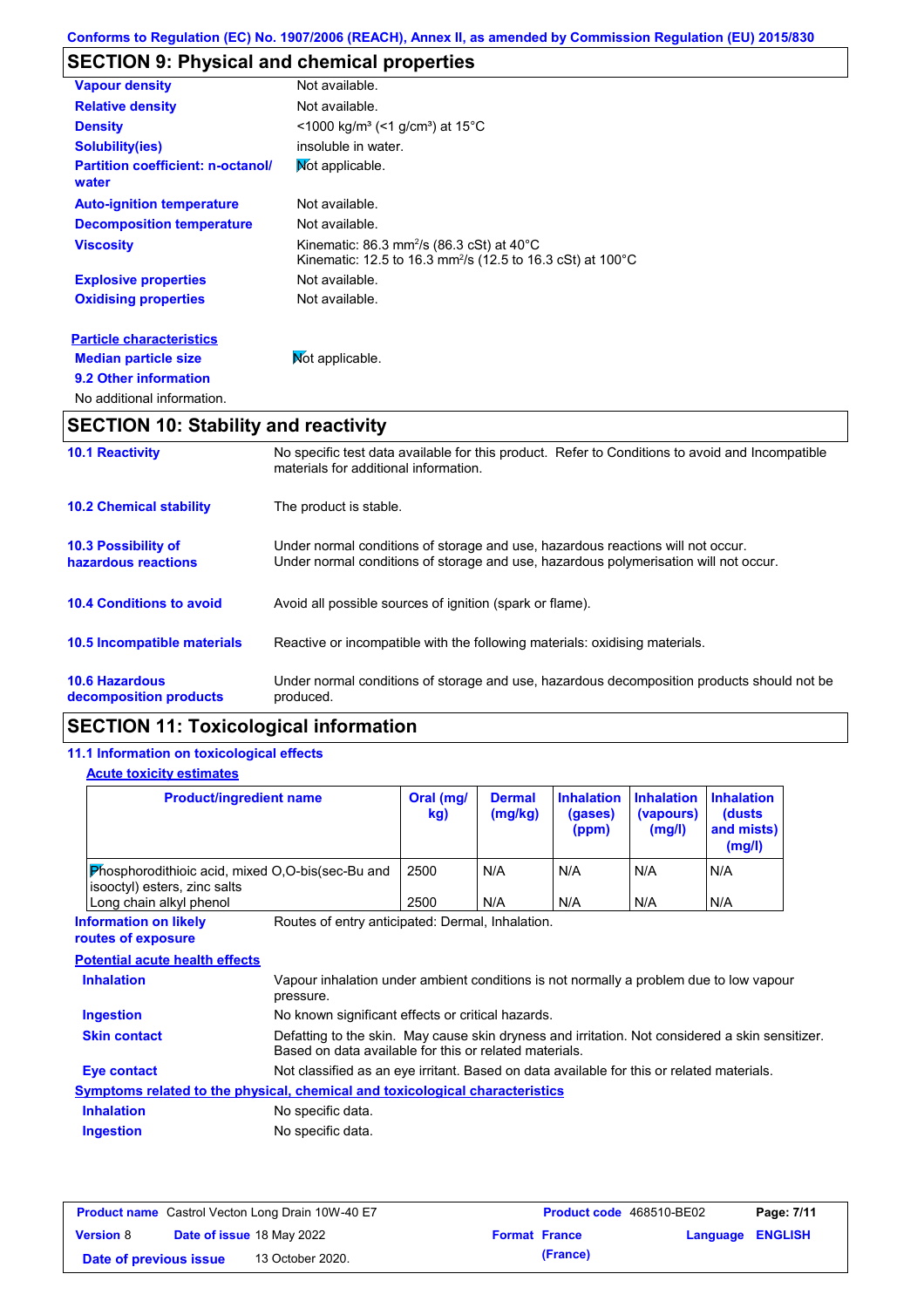# **SECTION 11: Toxicological information**

| <b>Skin contact</b>                     | Adverse symptoms may include the following:<br>irritation<br>dryness                                                                                                                                                                                                                                                                                                                                     |
|-----------------------------------------|----------------------------------------------------------------------------------------------------------------------------------------------------------------------------------------------------------------------------------------------------------------------------------------------------------------------------------------------------------------------------------------------------------|
|                                         | cracking                                                                                                                                                                                                                                                                                                                                                                                                 |
| <b>Eye contact</b>                      | No specific data.                                                                                                                                                                                                                                                                                                                                                                                        |
|                                         | Delayed and immediate effects as well as chronic effects from short and long-term exposure                                                                                                                                                                                                                                                                                                               |
| <b>Inhalation</b>                       | Overexposure to the inhalation of airborne droplets or aerosols may cause irritation of the<br>respiratory tract.                                                                                                                                                                                                                                                                                        |
| Ingestion                               | Ingestion of large quantities may cause nausea and diarrhoea.                                                                                                                                                                                                                                                                                                                                            |
| <b>Skin contact</b>                     | Prolonged or repeated contact can defat the skin and lead to irritation and/or dermatitis.                                                                                                                                                                                                                                                                                                               |
| Eye contact                             | Potential risk of transient stinging or redness if accidental eye contact occurs.                                                                                                                                                                                                                                                                                                                        |
| <b>Potential chronic health effects</b> |                                                                                                                                                                                                                                                                                                                                                                                                          |
| <b>General</b>                          | USED ENGINE OILS<br>Combustion products resulting from the operation of internal combustion engines contaminate<br>engine oils during use. Used engine oil may contain hazardous components which have the<br>potential to cause skin cancer. Frequent or prolonged contact with all types and makes of used<br>engine oil must therefore be avoided and a high standard of personal hygiene maintained. |
| <b>Carcinogenicity</b>                  | No known significant effects or critical hazards.                                                                                                                                                                                                                                                                                                                                                        |
| <b>Mutagenicity</b>                     | No known significant effects or critical hazards.                                                                                                                                                                                                                                                                                                                                                        |
| <b>Developmental effects</b>            | No known significant effects or critical hazards.                                                                                                                                                                                                                                                                                                                                                        |
| <b>Fertility effects</b>                | No known significant effects or critical hazards.                                                                                                                                                                                                                                                                                                                                                        |

# **SECTION 12: Ecological information**

# **12.1 Toxicity**

**Environmental hazards** Not classified as dangerous

#### **12.2 Persistence and degradability**

Partially biodegradable.

#### **12.3 Bioaccumulative potential**

This product is not expected to bioaccumulate through food chains in the environment.

| <b>12.4 Mobility in soil</b>                                  |                                                                      |
|---------------------------------------------------------------|----------------------------------------------------------------------|
| <b>Soil/water partition</b><br>coefficient (K <sub>oc</sub> ) | Not available.                                                       |
| <b>Mobility</b>                                               | Spillages may penetrate the soil causing ground water contamination. |

#### **12.5 Results of PBT and vPvB assessment**

Product does not meet the criteria for PBT or vPvB according to Regulation (EC) No. 1907/2006, Annex XIII.

| 12.6 Other adverse effects          |                                                                                                                           |
|-------------------------------------|---------------------------------------------------------------------------------------------------------------------------|
| <b>Other ecological information</b> | Spills may form a film on water surfaces causing physical damage to organisms. Oxygen<br>transfer could also be impaired. |

## **SECTION 13: Disposal considerations**

#### **13.1 Waste treatment methods**

#### **Product**

**Methods of disposal**

Where possible, arrange for product to be recycled. Dispose of via an authorised person/ licensed waste disposal contractor in accordance with local regulations.

## **Hazardous waste** Yes.

**European waste catalogue (EWC)**

| <b>Waste code</b> | <b>Waste designation</b>                |  |  |
|-------------------|-----------------------------------------|--|--|
| $130208*$         | other engine, gear and lubricating oils |  |  |
| .<br>.            | .<br>$\cdots$                           |  |  |

However, deviation from the intended use and/or the presence of any potential contaminants may require an alternative waste disposal code to be assigned by the end user.

#### **Packaging**

| <b>Methods of disposal</b> | Where possible, arrange for product to be recycled. Dispose of via an authorised person/ |
|----------------------------|------------------------------------------------------------------------------------------|
|                            | licensed waste disposal contractor in accordance with local regulations.                 |

| <b>Product name</b> Castrol Vecton Long Drain 10W-40 E7 |  |                           | <b>Product code</b> 468510-BE02 |                      | Page: 8/11              |  |
|---------------------------------------------------------|--|---------------------------|---------------------------------|----------------------|-------------------------|--|
| <b>Version 8</b>                                        |  | Date of issue 18 May 2022 |                                 | <b>Format France</b> | <b>Language ENGLISH</b> |  |
| Date of previous issue                                  |  | 13 October 2020.          |                                 | (France)             |                         |  |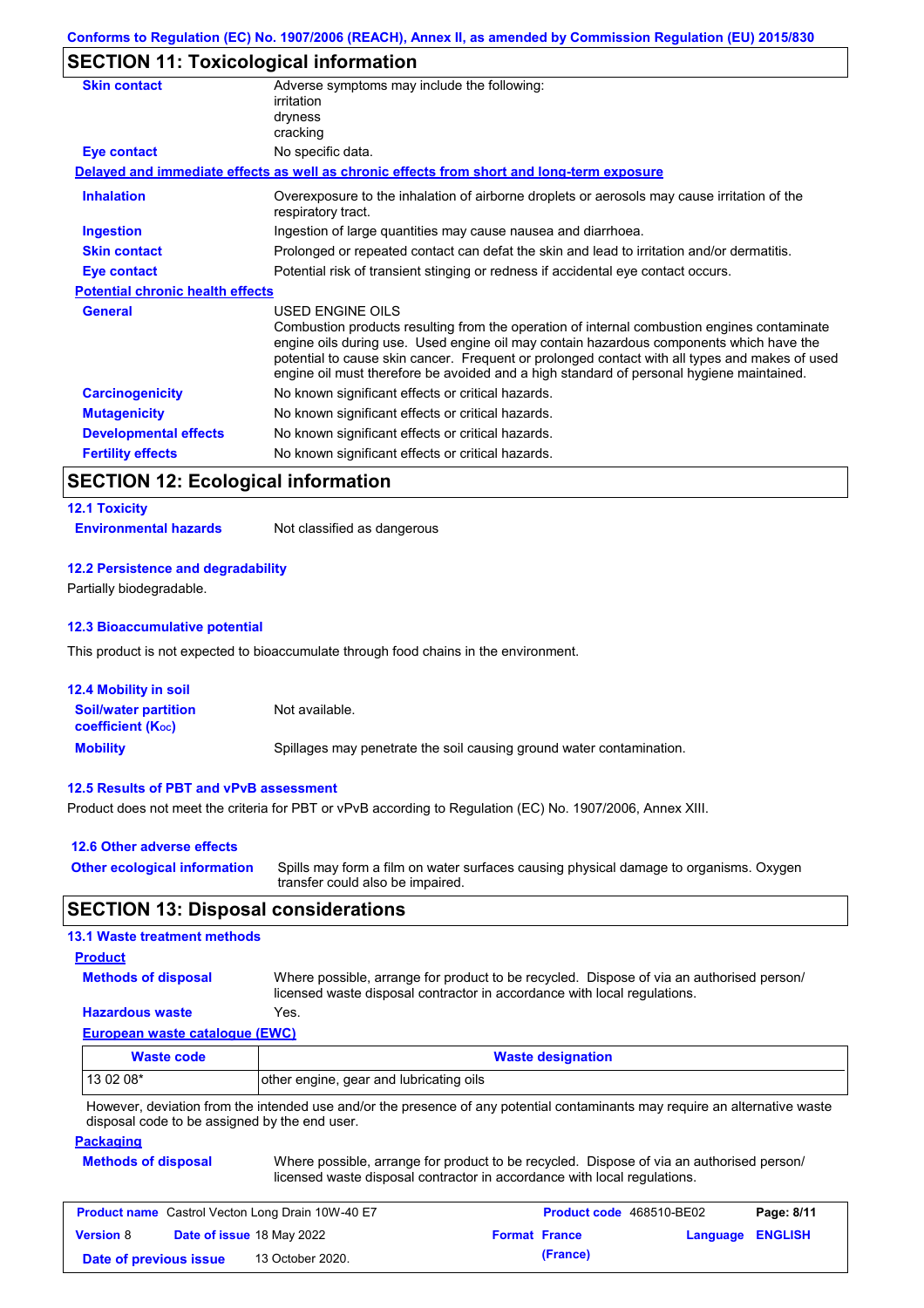## **SECTION 13: Disposal considerations**

This material and its container must be disposed of in a safe way. Care should be taken when handling emptied containers that have not been cleaned or rinsed out. Empty containers or liners may retain some product residues. Empty containers represent a fire hazard as they may contain flammable product residues and vapour. Never weld, solder or braze empty containers. Avoid dispersal of spilt material and runoff and contact with soil, waterways, drains and sewers. **References** Commission 2014/955/EU Directive 2008/98/EC

## **SECTION 14: Transport information**

|                                           | <b>ADR/RID</b> | <b>ADN</b>     | <b>IMDG</b>    | <b>IATA</b>    |
|-------------------------------------------|----------------|----------------|----------------|----------------|
| 14.1 UN number                            | Not regulated. | Not regulated. | Not regulated. | Not regulated. |
| 14.2 UN proper<br>shipping name           |                |                |                |                |
| <b>14.3 Transport</b><br>hazard class(es) |                |                |                |                |
| <b>14.4 Packing</b><br>group              |                |                |                |                |
| 14.5<br><b>Environmental</b><br>hazards   | No.            | No.            | No.            | No.            |
| <b>Additional</b><br>information          |                |                |                |                |

**14.6 Special precautions for user** Not available.

**14.7 Transport in bulk according to IMO instruments** Not available.

## **SECTION 15: Regulatory information**

|                                                                                                                                                          | 15.1 Safety, health and environmental regulations/legislation specific for the substance or mixture                            |                          |          |                |
|----------------------------------------------------------------------------------------------------------------------------------------------------------|--------------------------------------------------------------------------------------------------------------------------------|--------------------------|----------|----------------|
| EU Regulation (EC) No. 1907/2006 (REACH)                                                                                                                 |                                                                                                                                |                          |          |                |
|                                                                                                                                                          | Annex XIV - List of substances subject to authorisation                                                                        |                          |          |                |
| <b>Annex XIV</b>                                                                                                                                         |                                                                                                                                |                          |          |                |
| None of the components are listed.                                                                                                                       |                                                                                                                                |                          |          |                |
| <b>Substances of very high concern</b>                                                                                                                   |                                                                                                                                |                          |          |                |
| None of the components are listed.                                                                                                                       |                                                                                                                                |                          |          |                |
| EU Regulation (EC) No. 1907/2006 (REACH)                                                                                                                 |                                                                                                                                |                          |          |                |
| <b>Annex XVII - Restrictions</b><br>on the manufacture.<br>placing on the market<br>and use of certain<br>dangerous substances,<br>mixtures and articles | Not applicable.                                                                                                                |                          |          |                |
| <b>Other regulations</b>                                                                                                                                 |                                                                                                                                |                          |          |                |
| <b>REACH Status</b>                                                                                                                                      | The company, as identified in Section 1, sells this product in the EU in compliance with the<br>current requirements of REACH. |                          |          |                |
| <b>United States inventory</b><br>(TSCA 8b)                                                                                                              | At least one component is not listed.                                                                                          |                          |          |                |
| <b>Australia inventory (AIIC)</b>                                                                                                                        | At least one component is not listed.                                                                                          |                          |          |                |
| <b>Canada inventory</b>                                                                                                                                  | At least one component is not listed.                                                                                          |                          |          |                |
| <b>China inventory (IECSC)</b>                                                                                                                           | At least one component is not listed.                                                                                          |                          |          |                |
| <b>Japan inventory (CSCL)</b>                                                                                                                            | At least one component is not listed.                                                                                          |                          |          |                |
| <b>Korea inventory (KECI)</b>                                                                                                                            | All components are listed or exempted.                                                                                         |                          |          |                |
| <b>Product name</b> Castrol Vecton Long Drain 10W-40 E7                                                                                                  |                                                                                                                                | Product code 468510-BE02 |          | Page: 9/11     |
| <b>Version 8</b><br>Date of issue 18 May 2022                                                                                                            |                                                                                                                                | <b>Format France</b>     | Language | <b>ENGLISH</b> |

**Date of previous issue (France)** 13 October 2020.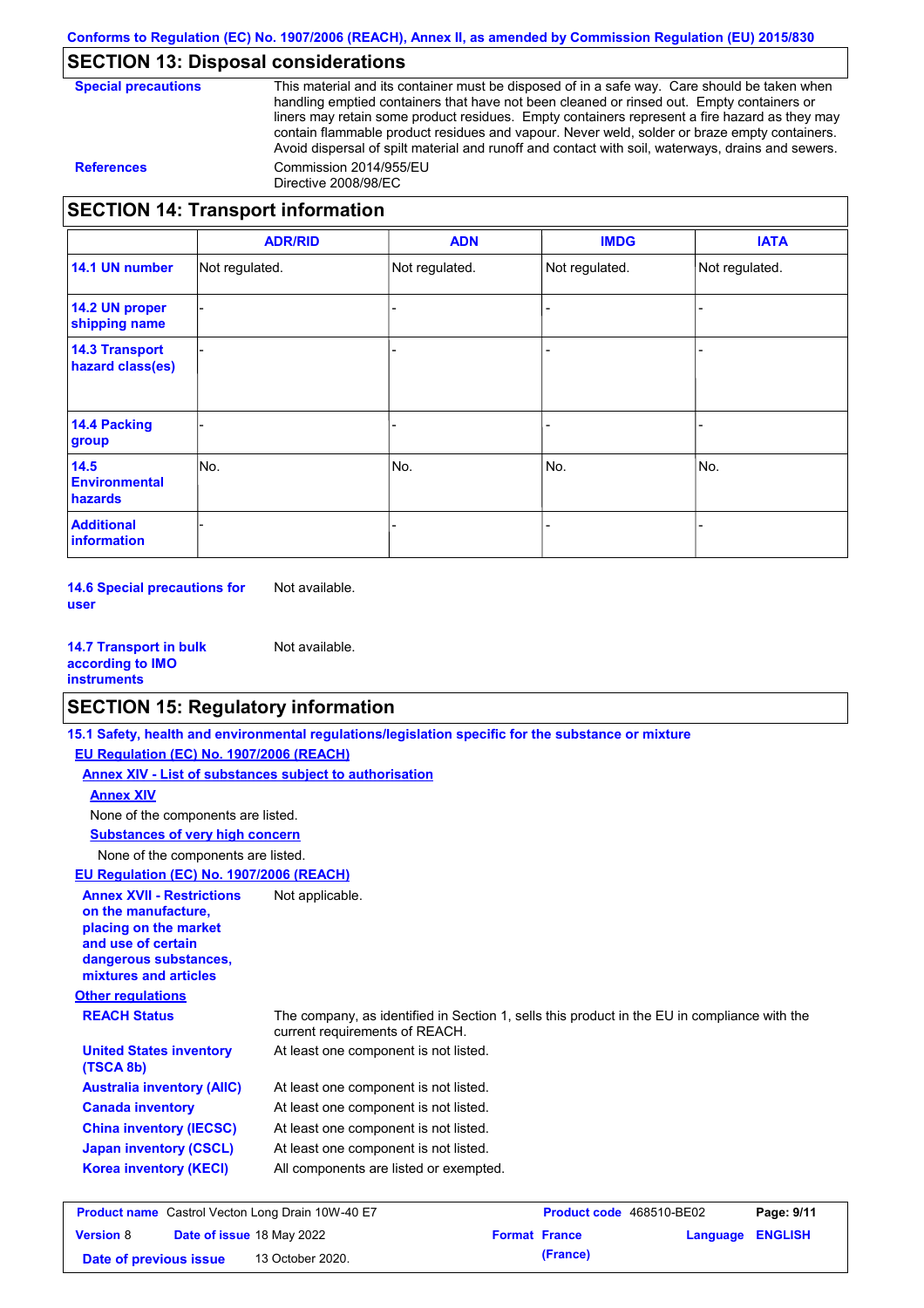# **SECTION 15: Regulatory information**

| <b>Philippines inventory</b><br>(PICCS)                            | At least one component is not listed.  |
|--------------------------------------------------------------------|----------------------------------------|
| <b>Taiwan Chemical</b><br><b>Substances Inventory</b><br>(TCSI)    | All components are listed or exempted. |
| Ozone depleting substances (1005/2009/EU)                          |                                        |
| Not listed.                                                        |                                        |
| <b>Prior Informed Consent (PIC) (649/2012/EU)</b>                  |                                        |
| Not listed.                                                        |                                        |
| <b>Persistent Organic Pollutants</b><br>Not listed.                |                                        |
| <b>EU - Water framework directive - Priority substances</b>        |                                        |
| None of the components are listed.                                 |                                        |
| <b>Seveso Directive</b>                                            |                                        |
| This product is not controlled under the Seveso Directive.         |                                        |
| <b>National regulations</b>                                        |                                        |
| <b>Social Security Code,</b><br><b>Articles L 461-1 to L 461-7</b> | Sécurité sociale : tableau 36          |
| <b>Reinforced medical</b><br>surveillance                          | Not applicable                         |
|                                                                    |                                        |

| <b>15.2 Chemical safety</b> | A Chemical Safety Assessment has been carried out for one or more of the substances within  |
|-----------------------------|---------------------------------------------------------------------------------------------|
| assessment                  | this mixture. A Chemical Safety Assessment has not been carried out for the mixture itself. |

# **SECTION 16: Other information**

| <b>Abbreviations and acronyms</b>                       |                                                                                                                                                                                                                                                                                                                      | ADN = European Provisions concerning the International Carriage of Dangerous Goods by    |  |                  |  |  |
|---------------------------------------------------------|----------------------------------------------------------------------------------------------------------------------------------------------------------------------------------------------------------------------------------------------------------------------------------------------------------------------|------------------------------------------------------------------------------------------|--|------------------|--|--|
|                                                         | Inland Waterway<br>Road                                                                                                                                                                                                                                                                                              | ADR = The European Agreement concerning the International Carriage of Dangerous Goods by |  |                  |  |  |
|                                                         | ATE = Acute Toxicity Estimate                                                                                                                                                                                                                                                                                        |                                                                                          |  |                  |  |  |
|                                                         | <b>BCF</b> = Bioconcentration Factor                                                                                                                                                                                                                                                                                 |                                                                                          |  |                  |  |  |
|                                                         | CAS = Chemical Abstracts Service                                                                                                                                                                                                                                                                                     |                                                                                          |  |                  |  |  |
|                                                         |                                                                                                                                                                                                                                                                                                                      | CLP = Classification, Labelling and Packaging Regulation [Regulation (EC) No. 1272/2008] |  |                  |  |  |
|                                                         | CSA = Chemical Safety Assessment                                                                                                                                                                                                                                                                                     |                                                                                          |  |                  |  |  |
|                                                         | CSR = Chemical Safety Report                                                                                                                                                                                                                                                                                         |                                                                                          |  |                  |  |  |
|                                                         | <b>DMEL = Derived Minimal Effect Level</b>                                                                                                                                                                                                                                                                           |                                                                                          |  |                  |  |  |
|                                                         | DNEL = Derived No Effect Level                                                                                                                                                                                                                                                                                       |                                                                                          |  |                  |  |  |
|                                                         |                                                                                                                                                                                                                                                                                                                      | EINECS = European Inventory of Existing Commercial chemical Substances                   |  |                  |  |  |
|                                                         | ES = Exposure Scenario                                                                                                                                                                                                                                                                                               |                                                                                          |  |                  |  |  |
|                                                         | EUH statement = CLP-specific Hazard statement                                                                                                                                                                                                                                                                        |                                                                                          |  |                  |  |  |
|                                                         | EWC = European Waste Catalogue                                                                                                                                                                                                                                                                                       |                                                                                          |  |                  |  |  |
|                                                         | GHS = Globally Harmonized System of Classification and Labelling of Chemicals                                                                                                                                                                                                                                        |                                                                                          |  |                  |  |  |
|                                                         | IATA = International Air Transport Association<br>IBC = Intermediate Bulk Container<br><b>IMDG</b> = International Maritime Dangerous Goods                                                                                                                                                                          |                                                                                          |  |                  |  |  |
|                                                         |                                                                                                                                                                                                                                                                                                                      |                                                                                          |  |                  |  |  |
|                                                         |                                                                                                                                                                                                                                                                                                                      |                                                                                          |  |                  |  |  |
|                                                         | LogPow = logarithm of the octanol/water partition coefficient<br>MARPOL = International Convention for the Prevention of Pollution From Ships, 1973 as<br>modified by the Protocol of 1978. ("Marpol" = marine pollution)                                                                                            |                                                                                          |  |                  |  |  |
|                                                         |                                                                                                                                                                                                                                                                                                                      |                                                                                          |  |                  |  |  |
|                                                         | OECD = Organisation for Economic Co-operation and Development<br>PBT = Persistent, Bioaccumulative and Toxic<br><b>PNEC = Predicted No Effect Concentration</b>                                                                                                                                                      |                                                                                          |  |                  |  |  |
|                                                         |                                                                                                                                                                                                                                                                                                                      |                                                                                          |  |                  |  |  |
|                                                         |                                                                                                                                                                                                                                                                                                                      |                                                                                          |  |                  |  |  |
|                                                         | REACH = Registration, Evaluation, Authorisation and Restriction of Chemicals Regulation<br>[Regulation (EC) No. 1907/2006]<br>RID = The Regulations concerning the International Carriage of Dangerous Goods by Rail<br><b>RRN = REACH Registration Number</b><br>SADT = Self-Accelerating Decomposition Temperature |                                                                                          |  |                  |  |  |
|                                                         |                                                                                                                                                                                                                                                                                                                      |                                                                                          |  |                  |  |  |
|                                                         |                                                                                                                                                                                                                                                                                                                      |                                                                                          |  |                  |  |  |
|                                                         |                                                                                                                                                                                                                                                                                                                      |                                                                                          |  |                  |  |  |
|                                                         |                                                                                                                                                                                                                                                                                                                      |                                                                                          |  |                  |  |  |
|                                                         | SVHC = Substances of Very High Concern                                                                                                                                                                                                                                                                               |                                                                                          |  |                  |  |  |
|                                                         | STOT-RE = Specific Target Organ Toxicity - Repeated Exposure                                                                                                                                                                                                                                                         |                                                                                          |  |                  |  |  |
|                                                         | STOT-SE = Specific Target Organ Toxicity - Single Exposure                                                                                                                                                                                                                                                           |                                                                                          |  |                  |  |  |
|                                                         | TWA = Time weighted average                                                                                                                                                                                                                                                                                          |                                                                                          |  |                  |  |  |
|                                                         | $UN = United Nations$                                                                                                                                                                                                                                                                                                |                                                                                          |  |                  |  |  |
|                                                         | UVCB = Complex hydrocarbon substance<br>VOC = Volatile Organic Compound                                                                                                                                                                                                                                              |                                                                                          |  |                  |  |  |
| <b>Product name</b> Castrol Vecton Long Drain 10W-40 E7 |                                                                                                                                                                                                                                                                                                                      | Product code 468510-BE02                                                                 |  | Page: 10/11      |  |  |
| <b>Version 8</b><br><b>Date of issue 18 May 2022</b>    |                                                                                                                                                                                                                                                                                                                      | <b>Format France</b>                                                                     |  | Language ENGLISH |  |  |

**Date of previous issue (France)** 13 October 2020.